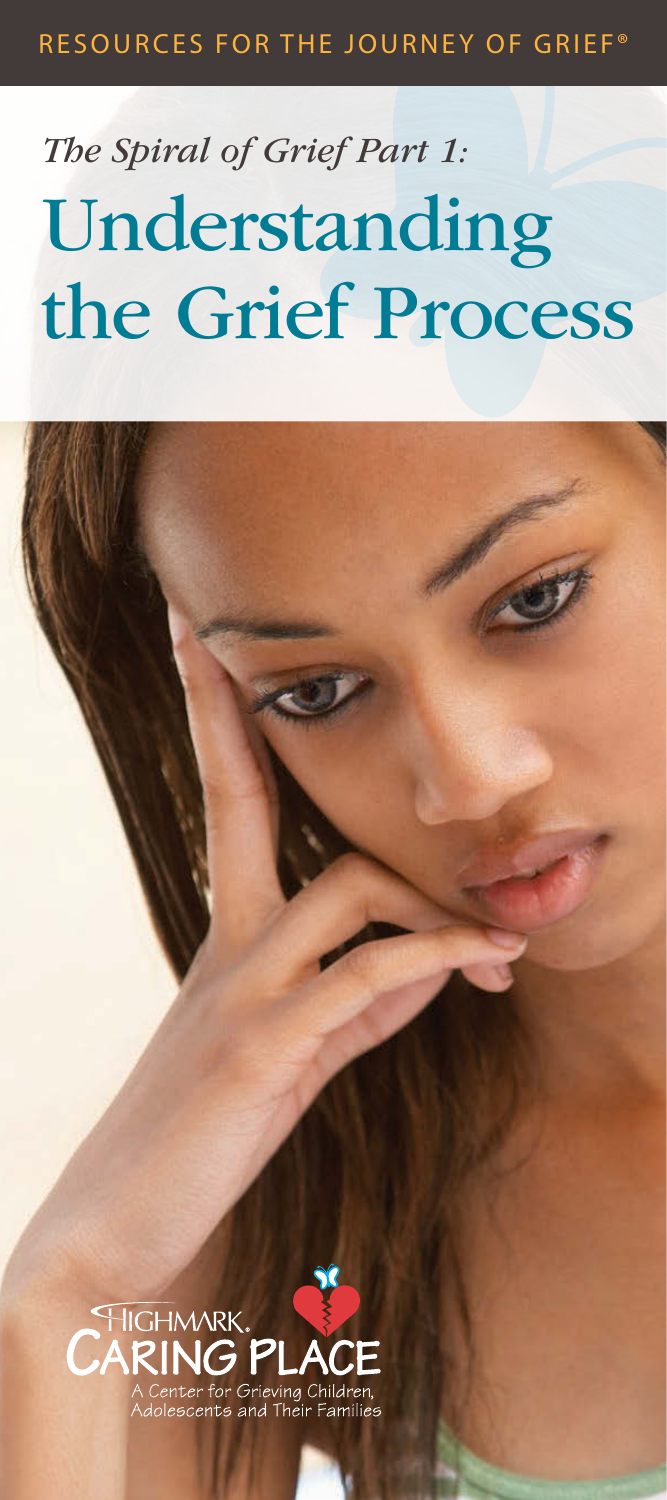#### Understanding the Grief Process

When someone we love very much dies, our reaction to that death—our grief—reaches into every part of our lives.

Our emotions, our thoughts, our beliefs, our physical sensations and our behaviors are affected.

Although most of us will experience some mixture of these effects, they don't occur in any set order of "stages," and there is no particular endpoint or "graduation" from the journey of grief.

What we have seen over and over at the Caring Place is that after a death, people spiral in and out of these feelings, thoughts, and expressions of grief over the weeks, months and years following the death.

We've seen as well that grief is often larger—more difficult and longer lasting—than most people imagined it would be.

But what we have also seen is that hope and healing are possible, especially when the grieving person is able to find support.

## Shock

Immediately after the death of someone who is loved very much, many people feel a sense of shock. You feel like you're walking in a fog—like you're taking part in a nightmare, waiting to wake up. Nothing seems real. Or that you're going through the motions, spectators to the actions going on around you, actions which you can't quite grab hold of.

Many of us find ourselves saying or thinking, "I can't believe this is happening to me."

can say 'This is what happened,' but your heart is

*—Chris*

Over time, the fog comes and goes, seems to clear up a bit, and now—where are we? What is this landscape we're looking out on? It's not clear, but one thing that does become clear the more we see of it—it's not the same familiar landscape that we were used to seeing.

Realizing that the road ahead is a completely new one, and that there is no road map for grief, can be frightening and disorienting.

"Once I began this process, I had no idea how I was going to proceed. It was like going blindly down a road that I had never been on before."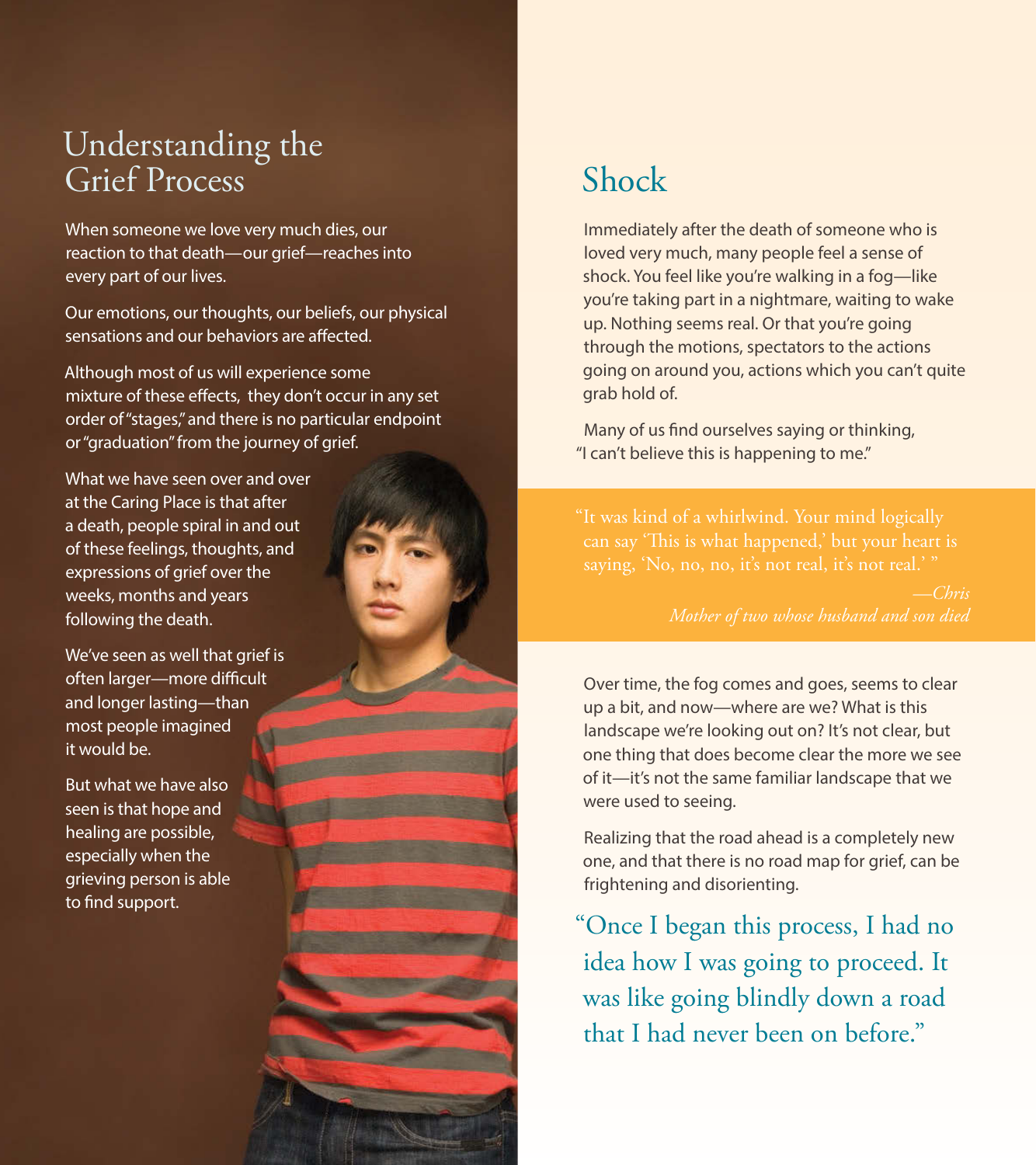#### Devastation

When someone close to us dies, part of our world disappears as well. "My life collapsed," a young mother said after her husband died. A twelve-yearold, looking back on the death of his father, said, "It felt like somebody dropped a nuclear bomb on my life." These images of being totally overwhelmed are common.

The death of someone close is overwhelming and devastating.

The death has uprooted the lives of those who remain, shaken the family to its foundations and left cracks that can't be fixed.

The life that once was will not return. As a young mother put it, "After someone you love dies, you find your life is like a jigsaw puzzle that's been scattered all over the floor. Over time, you work on putting it back together—and you find that some pieces are missing and gone forever."

### Anxiety and Fear

There is an understandable fear of the unknown after being faced with this new world we're trying to get through.

Like people who have gone through some natural disaster, there is a deep feeling that the world isn't really a safe place after all.

For children, especially, this fear is compounded. You can imagine how deeply this worry cuts in a young person who is powerless to make the world safe by himself or herself.

They also worry that if one person in the family could die, then what about the remaining parent or parents—can't they die too? And then of course, if that happens, who will take care of me?

This fear doesn't go away any time soon. It keeps coming back, over and over. Whether the fear is expressed or not, children and adults who have suffered the death of a family member live with heightened levels of anxiety, worry and fear, sometimes for many years after the death.

"I didn't feel like I was a person anymore. I felt

"I was scared. And I was scared to tell anyone I was scared. I was scared to go on, scared to grow up. I couldn't imagine how I could go on without my Dad."

> *—Megan, 15 whose father died*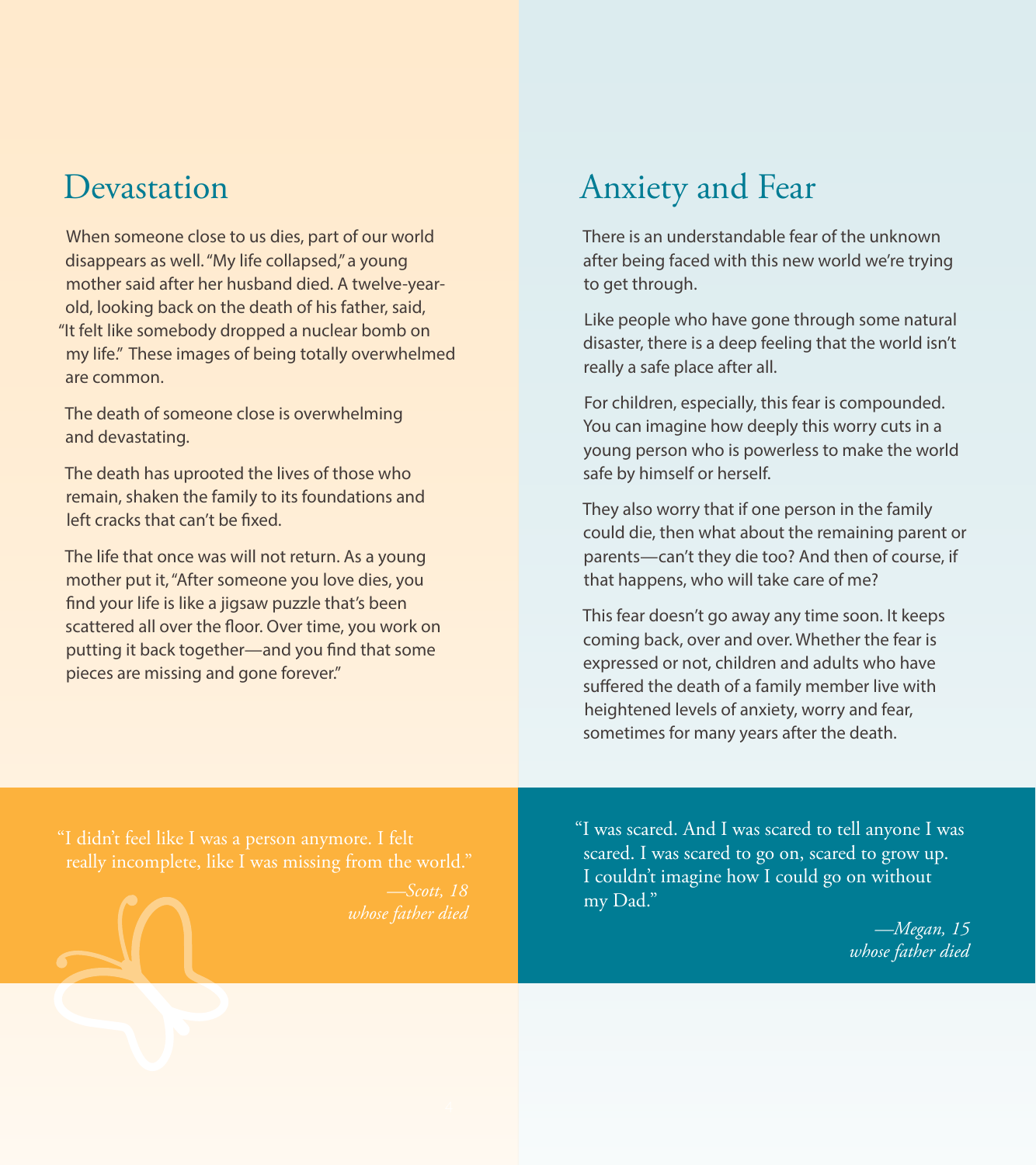### Feeling Alone

Many grieving adults and children speak of feeling alone and isolated. They speak of feeling weird, different from their peers, of knowing no one else who has had a death in their family.

Soon enough, after family and friends stop coming by, stop calling to check in on us, stop dropping off dinners or cards or offers of help, an emptiness seems to settle in. The people who have been around aren't around anymore. We feel alone and lonely.

Even more, it feels like nobody understands what we're going through. *We* hardly understand what we're going through. So how could anybody else? And yet, the ones we thought we could count on seem to understand so little of what is really happening. They just don't get it.

People seem so uncomfortable too. They don't know what to say. All they can think about is the death, as if that is our main identity now—widow, or widower, orphan, survivor. But they can't talk about it. They don't want to bring it up. As if that would remind us of something that we're not already thinking about every day anyway.

Children and adults also find it difficult to talk to the rest of the family. Often, we don't want to upset the other members of the family by bringing up thoughts or memories that are sad. We don't want to make them cry. And they feel the same about us.

And so we often end up feeling profoundly alone in the darkness.

#### Grief Is Normal, Grief Is Love

In addition to feeling alone, to feeling afraid, to not knowing where we're going, we also don't know which of all these feelings and experiences are normal and which might be very far from normal. Many of us in grief speak of feeling like we're going crazy.

When someone is dying, part of us is dying. When someone has died, part of us has died, and life will never be the same. We are not crazy. We are grieving.

Grief is a complex process. It is not a single feeling or experience. It's a mixture of many feelings, thoughts and reactions swirling together.

Grief is natural and normal. The pain of a broken heart is a normal, healthy response to loss.

It is a response to loving and losing someone we loved—someone we love still. Grief is not a disease. Grief is as natural as eating when we're hungry, drinking when we're thirsty, sleeping when we're tired.

Grief is nature's way of healing a broken heart.

Grief is the name of the road that must be traveled after the death of a loved one.

Grief is the other side of the coin of love.

"Grief is love never, ever ready to say goodbye."

*—Rabbi Dr. Earl Grollman*